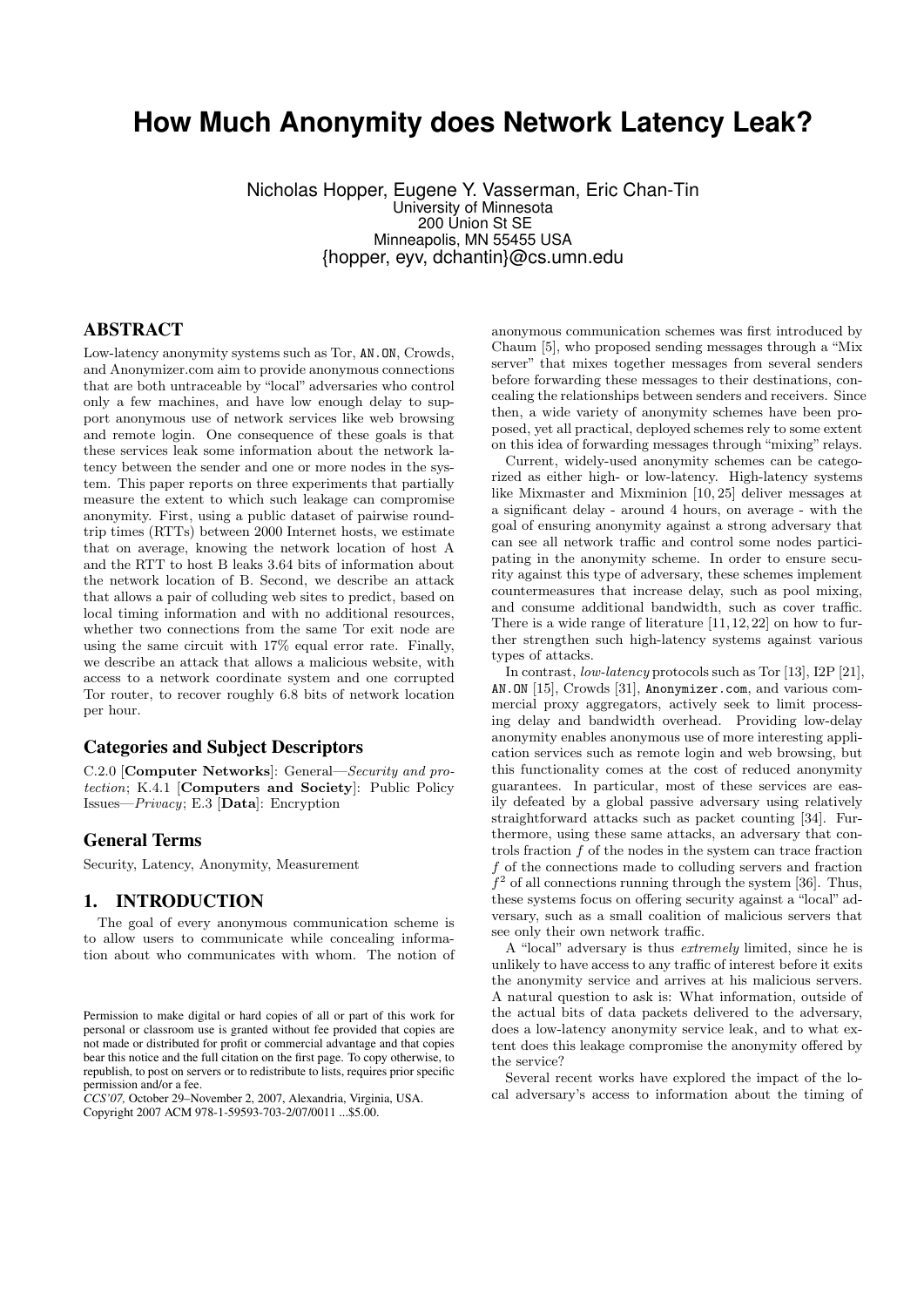events in a low-latency anonymity scheme, such as packet arrival times. An example of this is the "circuit clogging" attack variant of Murdoch and Danezis [27], which relies on the observation that a sudden increase in the load of a Tor server will increase the latency of all connections running through it. Murdoch and Danezis show how a corrupt Tor node and web server can exploit this property to determine the nodes in a Tor circuit, i.e., the nodes that forward a given connection through the network. In the attack, the corrupt Tor node regularly sends packets on a loop through each Tor server, measuring the time the packets spend in transit. Then when the malicious server wishes to trace a connection, it modulates its throughput in a regular, on/off burst pattern. By correlating the delay at each Tor server against the timing of these burst periods, the attacker learns which nodes are in the circuit. Since the estimated number of Tor users (on the order of  $10^5$  as of April 2007) is less than the number of possible circuits (on the order of  $10^8$ ) seeing two connections that use the same circuit nodes is a strong indicator that the connections are from the same user. Thus at a minimum, timing information can leak the linkage between Tor connections.

In this paper, we make use of a similar observation: malicious servers acting as local adversaries can observe the network *latency* of a connection made over a Tor circuit. While it has been suggested before that this information might be a potential avenue of attack [3], we are not aware of any work reporting on the feasibility of performing an attack using this information, or even suggesting a concrete attack mechanism. As a consequence, it was not known whether leaking this information had any adverse effect on the anonymity provided by schemes like Tor. We address this issue by reporting on three experiments that measure the extent to which this information leakage compromises the anonymity of clients using a low-latency anonymity scheme:

• Analysis of noise-free anonymity leakage. Suppose that an anonymity service could impose no delay at all on a circuit, so that the only difference between a client connecting to a server normally and over the anonymity service would be that in the latter case, the client's IP address is somehow missing. This would represent the best possible case for an attack based solely on round-trip time (RTT) information. We analyzed the publicly available MIT King data set [17], a collection of pairwise RTTs between 1950 Internet hosts, to estimate the average amount of information that is leaked by knowing the RTT between a given host and an unknown host. We found that, on average, knowing the RTT to a host from one known server yields 3.64 bits of information about the host (equivalently, reduces the number of possible hosts from *n* to  $n/2^{3.64} \approx 0.08n$ .

Of course, many hosts on the Internet will be essentially indistinguishable by RTTs since they are located on the same subnet; without a more detailed study it is difficult to estimate the number of such equivalence classes. A reasonable estimate would seem to be the number of routable IP address prefixes, currently around  $200,000$ , or about  $2^{18}$ . Thus on average, we estimate that an Internet host can be uniquely identified, up to RTT equivalence, by knowing its RTT to 5 other (randomly chosen) hosts. (Further work is necessary to more precisely determine the extent to which conditional entropy decreases with each measurement.)

• A passive linkability attack. When latency "noise" is introduced in the form of additional delays due to forwarding and mixing with other streams, it is no longer clear how to use latency or RTT information to identify anonymous clients. We observe that even in this scenario, if a client attempts to connect to two malicious servers (or make two connections to the same malicious server) using the same circuit, then the server-client RTTs of these connections (minus the RTT from the last node to the server) will be drawn from the same distribution, whereas other clients connecting to the server will have different RTTs.

Based on this observation, we develop an attack on Tor that allows two colluding web servers to link connections traversing the same Tor circuit. The attack uses only standard HTTP, the most commonly mentioned Tor application layer, and requires no active probing of the Tor network and has very minimal bandwidth requirements. Thus it can be seen as a "lower cost" alternative to circuit clogging.

We report on an implementation and test of this attack using several hundred randomly chosen pairs of clients and randomly chosen pairs of servers from the PlanetLab wide area testbed [6], communicating over the deployed Tor network. Our results suggest that we can classify pairs of connections with an equal error rate of roughly 17%, and the test can be tuned to support a lower false positive or false negative rate. • An active client-identification attack. Finally, we show how latency information can be used to extend the reach of the Murdoch-Danezis clogging attack, allowing a malicious server to take advantage of repeated visits from a client to gradually locate the client, up to RTT equivalence. As with the clogging attack, our attack requires minimal resources – one corrupted Tor server, plus access to a "latency oracle" that can be used to estimate RTTs between Tor servers and nodes in the RTT equivalence class of a suspected client's location – and uses only standard protocols.

We show that a latency oracle can be implemented with a "network coordinate system," [7,8,28] which could be implemented using publicly available resources such as the ScriptRoute [35] service or traceroute.org.

We evaluate our attack using over 200 runs with randomly chosen client/server pairs from the PlanetLab wide area testbed, using randomly chosen circuits among the currently deployed Tor nodes (as of Jan./Feb. 2007). Our results suggest that a malicious server with a periodically reloading web page can recover, on average, about 6.8 bits of information about a client's location per hour. Thus a client's RTT equivalence class can be determined in 3 hours, on average.

We stress that both attacks are tested under real-world conditions against the deployed Tor network using a standard protocol (HTTP), and very little has been done to optimize these attacks for speed or accuracy. It is our expectation that we could make improvements in both of these categories by using less widely-supported tools, such as persistent HTTP over Tor. This would improve the performance of the attack, while simultaneously limiting its scope; we leave further investigations along these lines for future work.

These results have serious implications for the design of low-latency anonymity schemes. In particular, they suggest that, without new ideas for path selection, adding delay to a connection may be unavoidable for security considerations. In turn, this has implications for design decisions: for example, if latency must be uniformly high, then TCP tunneling over such services will provide extremely low bandwidth; or if the latency of circuits can be masked with noise in the short term, then circuit lifetimes may need to be shortened.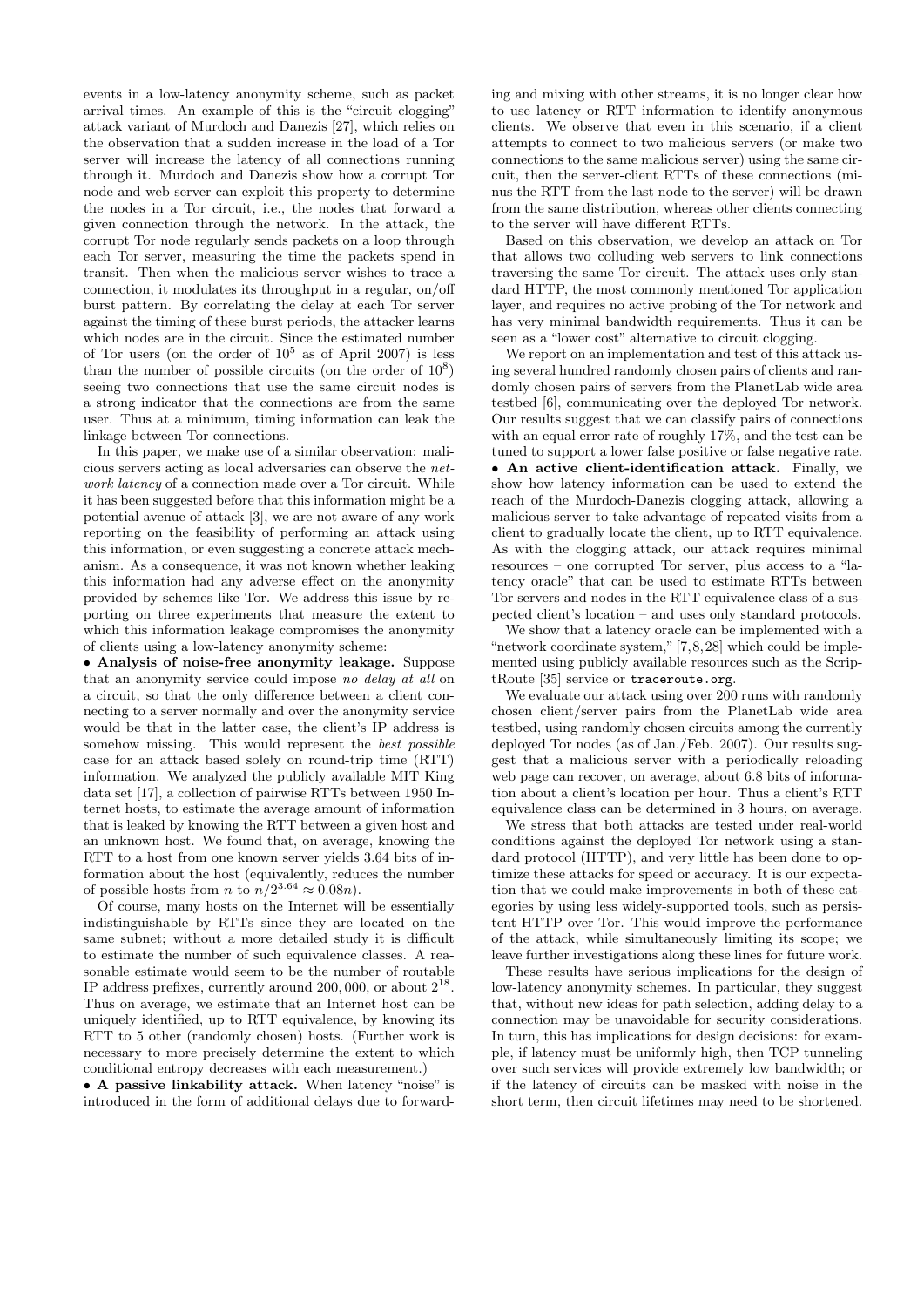The remainder of this paper is organized as follows: in section 2, we give an overview of Tor, review the details of the Murdoch-Danezis attack, and survey related work. Section 3 presents the results of our analysis on the MIT King dataset, estimating the average amount of information leaked by the RTT between two nodes. We present details of our passive linking attack and its evaluation in section 4, and more details about our client-identification attack in section 5. Finally, we discuss countermeasures and future work in section 6.

## 2. BACKGROUND AND RELATED WORK

#### 2.1 An overview of Tor

Tor is a low-latency and bandwidth-efficient anonymizing layer for TCP streams. Its growing popularity and the availability of a test-bed deployment have proven to be a fertile ground for research on implementing and attacking low-delay anonymity schemes.

Tor works similarly to a circuit-switched telephone network, where a communication path, or circuit, is first established, over which all communication during a given session takes place. Anonymity is achieved by establishing that circuit through three nodes: an entry node, an intermediary (middleman), and an exit node. Only the entry node knows the identity of the client contacting it, in the form of its IP address. The middleman node knows the identities of both the entry and exit nodes, but not who the client is or the destination he or she wishes to reach over the circuit. If the Tor server is an "exit" node, which provides a gateway between the Tor network and the Internet, it is responsible for making application-layer connections to hosts on the Internet, and serves as a relay between potentially non-encrypted Internet connections and encrypted Tor traffic. Thus, it knows the destination with whom the client wishes to communicate, but not the identity of the client. In this manner, no single node in the Tor network knows the identities of both communicating parties associated with a given circuit. All communications proceed through this encrypted tunnel.

Circuits are established iteratively by the client, who gets a list of Tor nodes and long-term keys from a directory service, selects a Tor node from that list (preferably one with high uptime and bandwidth), negotiates a communication key, and establishes an encrypted connection. To avoid statistical profiling attacks, by default each Tor client restricts its choice of entry nodes to a persistent set of three randomly chosen "entry guards". The circuit is then extended to additional nodes by tunneling through the established links. Link encryption, using ephemeral Diffie-Hellman key exchange for forward secrecy, is provided by SSL/TLS. To extend the circuit to another Tor node, the client tunnels that request over the newly-formed link.

Traffic between Tor nodes is broken up into cells of 512 bytes each. Cells are padded to that size when not enough data is available. All cells from the client use layered (or "onion") encryption, in that if the client wishes for a message to be passed to example.com via Tor nodes A, B, and C (C being the exit node), the client encrypts the message with a key shared with C, then again with a key shared with B, and finally A. The message is then sent over the previouslyestablished encrypted tunnel to A (the entry node). A will peel off a layer of encryption, ending up with a message encrypted to B (note that A can not read this message, as A

does not have the key shared between the client and B). A then passes on the message to B, who peels off another encryption layer, and passes the message to C. C removes the final encryption layer, ending up with a cleartext message to be sent to example.com. Messages can be any communication that would normally take place over TCP.

Since there is significant cryptographic overhead (such as Diffie-Hellman key exchange and SSL/TLS handshake) involved with the creation and destruction of a circuit, circuits are reused for multiple TCP streams. However, anonymity can be compromised if the same circuit is used for too long, so Tor avoids using the same circuit for prolonged periods of time, giving circuits a client-imposed maximum lifetime<sup>1</sup>.

## 2.2 Attacks against Tor

Timing-based attacks. There have been a number of attacks mentioned in the literature that exploit the low latency of anonymity systems such as Tor. Several of these seem to have first been proposed, without implementation or evaluation, by Back et al. [3], including an earlier, more expensive, version of the Murdoch-Danezis clogging attack based on flooding nodes and looking for delay in the connection, and using network delays as a potential method to identify senders.

In [27], Murdoch and Danezis describe an attack that allows a single malicious Tor server and a colluding web server (or other service provider), to identify all three nodes of a Tor circuit used by a client for a given session (ideally, only the exit node's identity should be known to the service provider). However, this system does not identify the client directly, only its entry node into the Tor network<sup>2</sup>. The attack works as follows: when a client connects to the malicious web server, that server modulates its data transmission back to the client in such a way as to make the traffic pattern easily identifiable by an observer. At least one Tor server controlled by the adversary builds "timing" circuits through each Tor server in the network (around 800 as of January/February 2007 [1]). These circuits all have length one, beginning and terminating at the adversarial Tor node. By sending traffic through timing circuits to measure latency, the adversary is able to detect which Tor servers process traffic that exhibits a pattern like that which the attacker web server is generating. Since Tor does not reserve bandwidth for each connection, when one connection through a node is heavily loaded, all others experience an increase in latency. By determining which nodes in the Tor network exhibit the server-generated traffic pattern, the adversary can map the entire Tor circuit used by the client.

Øverlier and Syverson [30] discuss locating Tor hidden services. Hidden services allow a server to offer a service anonymously via Tor, by maintaining an open circuit to an "introduction point," which the client contacts through a circuit ending in a "rendezvous node," that the server also contacts through a fresh circuit. Their attack makes use of a malicious client and a single malicious Tor node. The main idea is to make many connections to the hidden server, so that it eventually builds a circuit to the rendezvous point using the malicious Tor node as an entry point. The malicious

<sup>&</sup>lt;sup>1</sup>This value is configurable. In the latest version  $(0.1.1.26$ alpha), the maximum circuit lifetime is 10 minutes.

<sup>&</sup>lt;sup>2</sup>The client can be directly identified only if its entry node is also corrupted, but the success of this attack requires corrupting a proportionally large number of Tor nodes.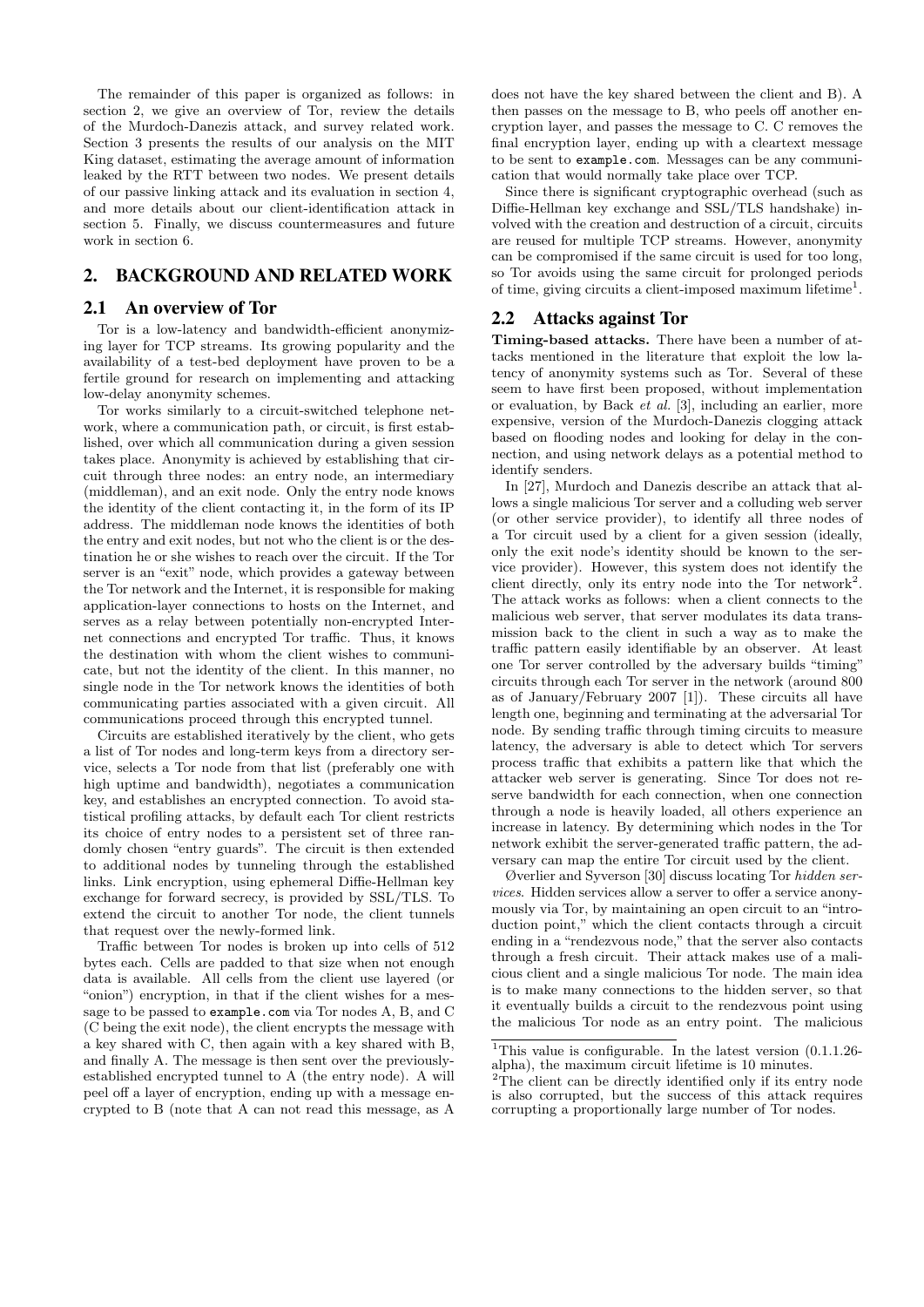Tor node uses a simple timing analysis (packet counting) to discover when this has happened.

In another attack against Tor hidden services, Murdoch shows how to identify them based on clock skew [26], enabling us to estimate the load of a given Tor node (as temperature rises when CPU load increases) as well as the rough physical location of the node (as the temperature is generally higher during the day than at night, with a clear pattern visible if clock skew is measured over at least one 24-hour period). This attack may allow us to uniquely map a hidden service to a Tor node, if that node is in a geographically unique location compared to other Tor nodes. More importantly, this attack counters the reserved-bandwidth defense (used to make it harder for Tor nodes to determine other nodes' throughput), as CPU load indirectly measures throughput of a node (based on how busy it is). A node can defend against this by constantly running the CPU at 100%, but this may not be universally acceptable.

Syverson et al. [36] suggest that an adversary may deanonymize any stream for which that adversary controls the entry and exit nodes. The probability of this occurrence in the short term (transient client connections) is  $c(c-1)/r^2$ , where  $c$  is the maximum number of nodes corruptable by the adversary in a fixed period of time, and  $r$  is the number of available Tor routers in the network. An adversary can determine if he or she controls the entry and exit node for the same stream by using a number of methods mentioned below, including fingerprinting and packet counting attacks.

Other attacks within Tor's threat model. In [20], Hintz shows how to determine the remote web site that a given stream is connecting to by fingerprinting the pattern of traffic carried by the stream. This attack requires maintaining an up-to-date catalog of website fingerprints, and comparing observed connections against this catalog. The fingerprint may be stable for certain websites where either the format or the content does not change much over time. This attack is particularly detrimental when mounted by a malicious entry node, since it allows for the de-anonymization of the client (who is directly connecting to the entry node) as well as the remote web server.

The packet-counting attack is a less time-precise version of the attacks in [30] – it relies on time intervals as opposed to timestamps. In this attack, discussed in [3, 4, 34, 38], the adversary estimates the load level of a node by measuring the packet flux across that node (the number of packets entering and the number emerging). This attack can be used as a starting point for other attacks mentioned above, such as detecting whether an adversary controls nodes that are part of the same circuit.

Attacks outside the Tor threat model. A well-known class of attacks against anonymity systems – called statistical disclosure, or long-term intersection attacks [9,24] – also use coarse-grained timing, treating the entire anonymizing network (be it a single mix, a group of mixes, or another system) as a black box, and correlating traffic that enters and exits the system to determine communication patterns. This attack essentially learns about all of the communication relationships between the set of nodes it can monitor. Since Tor is mainly concerned with a "local adversary" that can only monitor the communications of its own nodes, the attack, while a serious consideration, is essentially outside of Tor's threat model.



Figure 1: Cumulative distribution of expected information gain from RTT per host, for MIT King data set and PlanetLab nodes.

## 3. LATENCY WITHOUT NOISE

The possibility of using latency data in traffic analysis has been mentioned several times in previous works, apparently originating in a 2001 paper by Back et al. [3]. However, neither this work nor subsequent works seem to have addressed the basic question of How much information does network latency leak? Of course the answer is highly dependent on both the network topology – latency in a star topology would leak no information about a host's location – and the protocol in question, since it is conceivable that so much noise is added to the network latency that the signal is undetectable. In order to get an upper bound on the amount of information that can be leaked under the current Internet topology, we measured the amount of information about a host that can be gained given a precise estimate of its RTT to a randomly chosen host. Thus this evaluation represents a "best case" scenario for the adversary wishing to locate clients using latency information.

We performed our analysis on two different data sets. For the general Internet, we used the MIT King data set [17]. King [19] is a method for estimating the latency between two arbitrary Internet hosts, by making recursive queries through their associated nameservers. While this method has some flaws when used to estimate arbitrary latencies, it produces highly accurate estimates of round-trip times between the nameservers. The MIT dataset consists of multiple pairwise RTT measurements between 1950 randomly selected nameservers. Second, because our wide-area experiments use only PlanetLab nodes as clients, we analyzed the amount of information present in the RTTs between PlanetLab nodes.

Our analysis worked as follows: for each RTT we considered, there were several measurements; we calculated an 85% confidence interval for each of these by taking the average plus or minus one standard error. Then for each source host A, we computed the expected number of bits in the RTT to a random destination host  $B$  by counting, for each  $B$ , the number of hosts  $C$  such that the confidence intervals for  $AB$  and  $AC$  overlapped. Taking this count as  $N_B$  and the total number of hosts as  $N$  we computed the information gain for  $AB$  as  $\log_2(N/N_B)$ .

The results of our analysis for both data sets are shown in Figure 1. For the King data set, the average number of bits from RTT per host is 3.64, the median is 3.8, and the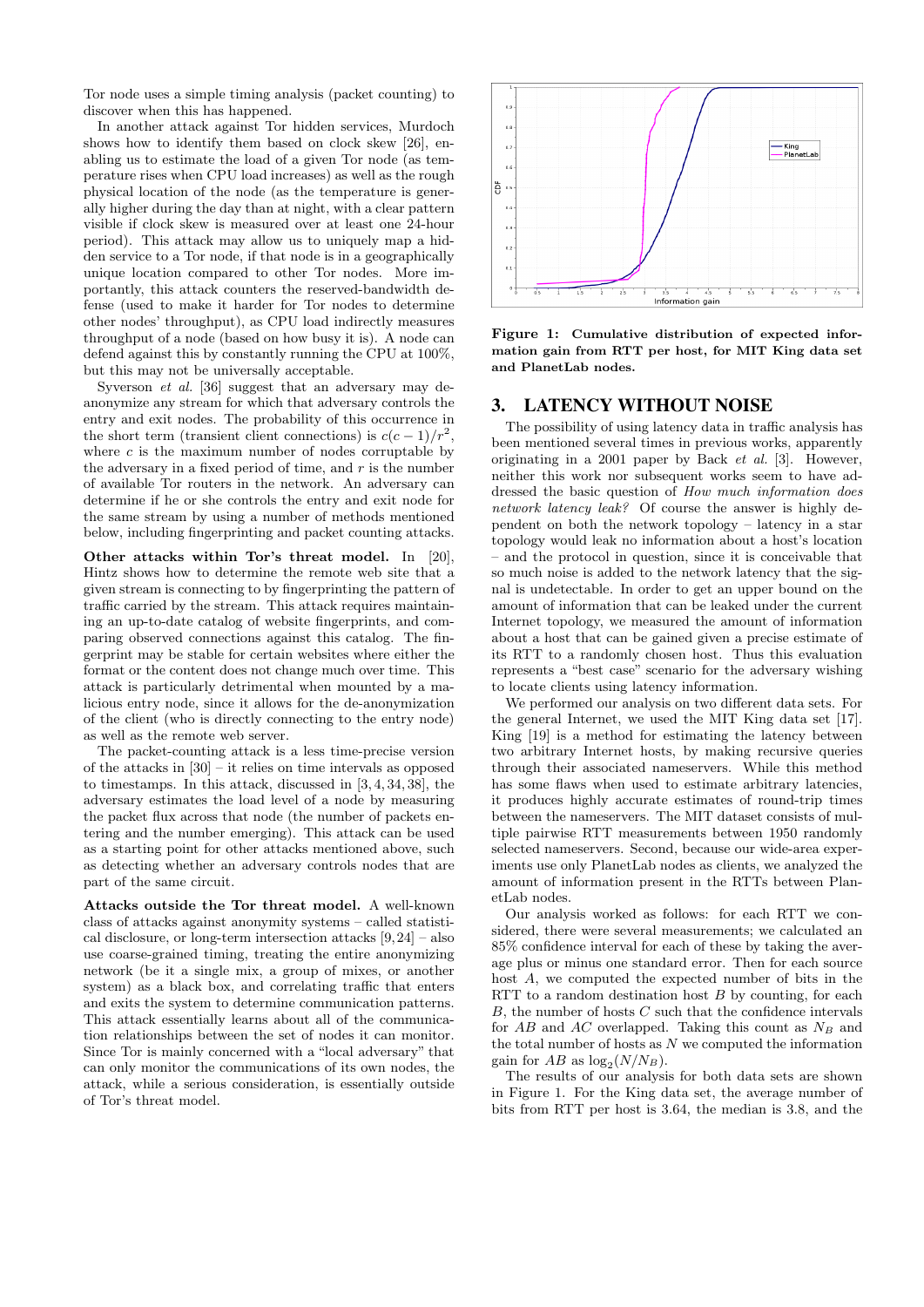

Figure 2: Circuit linking scenario: client A connects via circuit E-M-X to server Y, and client B connects via N-R-X to server Z. Y and Z collude to determine if A-E-M and B-N-R are distinct (left) or identical (right) paths.

10th percentile is 2.8. Thus 90% of Internet hosts leak 2.8 or more bits of location data by their RTT. The information gain from RTT among the PlanetLab nodes is more concentrated, with an average of 3.08 bits from RTT, a median of 3.02, and a 10th percentile of 2.89.

The results also reveal an interesting aspect of the King data set: of the ten hosts whose RTTs give the least information gain, all but two have Chinese domain names; in contrast, the 10 nodes with the highest amount of information per RTT appear to be located primarily in western or central Europe. We speculate that the high information gain for these European nodes is due to the fact that most Internet routes from Europe to Asia must transit through North America, so that there are more possibilities for network latency times to these nodes, while the need to transit one of a few bottleneck links from China adds enough "random" variability to mask the variation in latency between other locations external to China.

#### 4. CIRCUIT LINKING VIA LATENCY

The basic setup of our circuit linking attack is shown in Figure 2. In this scenario, two colluding servers, Y and Z, both accept connections from the same Tor exit node, X. A truly unlinkable anonymity scheme should prevent the servers from being able to distinguish between the case that (a) two distinct clients have made the requests and (b) the same client makes both requests. Conversely, the goal of the servers  $Y$  and  $Z$  is to determine whether they are communicating with different clients or the same client.

#### 4.1 Attack Description

Our attack works as follows: we assume that  $Y$  communicates with client  $A$  over a Tor circuit involving nodes  $E$ ,  $M$ , and  $X$ , and server  $Z$  communicates with client  $B$  over a Tor circuit involving nodes  $N$ ,  $R$ , and the same exit node  $X$ . If we denote by  $T_{UV}$  a random variable that denotes the RTT between nodes U and V, and by  $T_U$  a random variable that denotes the "queueing" time at Tor node  $U$ , then the idea behind our attack is to take several samples from both  $T_{AX} = T_{AE} + T_E + T_{EM} + T_M + T_{MX} + T_X$  and  $T_{BX} = T_{BN} + T_N + T_{NR} + T_R + T_{RX} + T_X$ . If  $A = B$ ,  $E = N$ , and  $M = R$ , then the sample sets should appear to come from the same probability distribution, and if not, they should appear to come from different distributions. The primary obstacles to overcome are how to obtain samples of the random variables  $T_{AX}$  and  $T_{BX}$ , and, to a lesser extent, what test to use on these samples.

The process of actually sampling the latency of a Tor circuit is somewhat complicated by the fact that Tor is a proxy protocol, rather than a tunneling protocol: when the exit



Figure 3: Measuring Tor circuit time without application-layer ACKs: the estimate for  $T_{AX}$  is  $t_3 - t_1$ . We abuse notation and write  $T_{XY}$  for the one-way delay from  $X$  to  $Y$ .

node  $X$  receives TCP packets from  $Y$ , it acknowledges them immediately, then buffers the results into cells, and relays the cells through the circuit. Thus the usual TCP mechanisms for estimating RTT only estimate the RTT from the server to the exit node, which will not help with our attack. One possible avenue of attack would be to explore application-level protocols that have explicit acknowledgements, such as IRC [29], but since the most widely used application protocol in Tor seems to be HTTP, which does not explicitly support application-level ACKs [16], this would restrict the scope of our attack. Instead we use a lessefficient but more widely-applicable approach targeted at web browsers.

Our attack works as follows: when  $Y$  (or  $Z$ ) gets an HTTP request from a Tor node and decides to attack the connection, it responds with an HTML page with 1000 <IMG height=1 width = 1 src=  $\ldots$ > tags, pointing to uniquely named empty image files. This causes most existing browser / privoxy combinations to eventually make 1000 separate connections to  $Y^3$ . For each of these connections, Y will get a SYN packet from  $X$ , and send a SYN/ACK packet; this packet is ACKed by  $X$  and  $X$  sends a "RELAY\_CONN-ECTED" cell to the client. When the client A receives the "RELAY CONNECTED" cell, it forwards an HTTP "GET" request to  $X$ , who forwards the request to  $Y$ . The time between the arrivals at Y of the "ACK" and "GET" packets is a sample from  $T_{AX}$ . See Figure 3 for an illustration of this procedure.

There are many methods for testing similarity of two sample sets. We used two different tests for our evaluation:

• The *comparison of means* test constructs a confidence interval for the mean of each sample population, under the assumption that the time to traverse a Tor circuit is some fixed time (based on wire speed) plus an exponentially distributed random variable; two sample sets are classified as identical if their confidence intervals overlap. The accuracy of this test depends both

<sup>3</sup>The amount of concurrency varies, but in the Firefox browser, for example, by default only 24 concurrent connection attempts are allowed; thus optimistically, these requests come in 42 "rounds."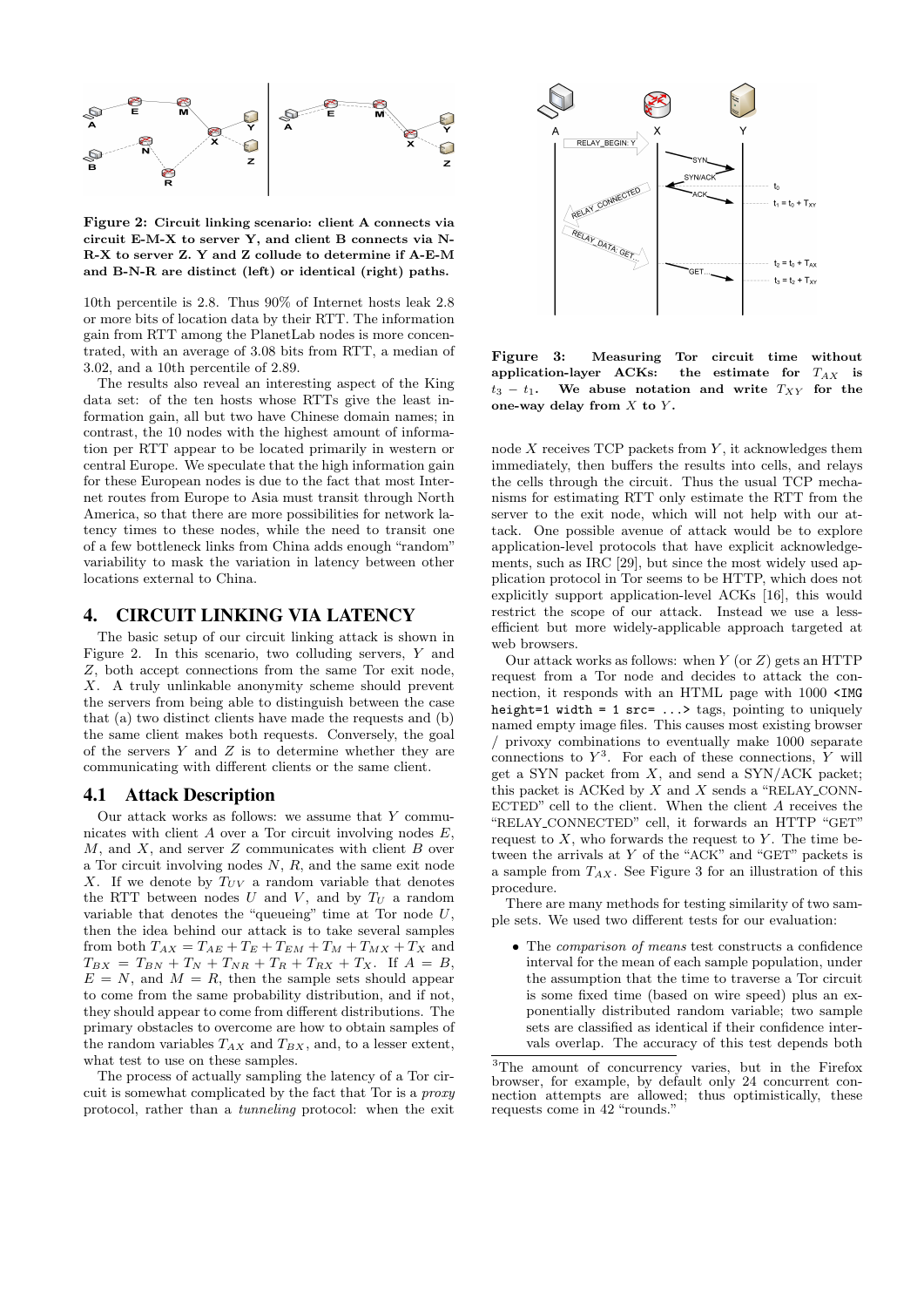

Figure 4: Cumulative distribution of sample size per run for clients A (left) and B (right).

on the degree to which this model is correct, and the width of the confidence interval used.

• The Kolmogorov-Smirnov, or K-S, test computes the largest difference in cumulative probability density between two sample sets, and classifies two sample sets as identical if this value is smaller than some rejection parameter. The K-S test is nonparametric, i.e. it makes no assumption about the distributions of the sample sets (except that the samples are i.i.d.), and can differentiate distributions based on "shape" and "location", but generally requires more samples than a parametric test with a correct model of the data.

Both tests have a tunable rejection region, giving a tradeoff between false positive and false negative error rates, so no single number characterizes the performance of either test. Thus, we evaluate them using Receiver Operating Characteristic (ROC) curves: each point on a classifier's ROC curve corresponds to the true positive and false positive rates for one setting of the rejection threshold. This curve illustrates the different tradeoffs between false positive and false negative rates for a classifier: a perfect classifier would correspond to the single point in the upper left corner, while a classifier that cannot distinguish between positive and negative examples will result in (a subset of) the line from  $(0, 0)$ to  $(1, 1)$ . This tradeoff is sometimes summarized by calculating area under the ROC curve (AUC), where higher values indicate a "superior" classifier; the perfect classifier has AUC 1, while the nondiscriminating classifier has AUC 0.5. See Fawcett's tutorial [14] for a more comprehensive treatment.

#### 4.2 Evaluation

We tested the effectiveness of this attack using clients and servers from the PlanetLab wide-area testbed. Our evaluation consisted of 641 "runs", where each run performed the following experiment. First, two random PlanetLab nodes were chosen to be the clients A and B, and two random PlanetLab nodes were chosen to be the servers, Y and Z; a random high-bandwidth, high-uptime Tor exit node was chosen for X and each client picked its own entry and middleman nodes. After  $A$  and  $B$  established their respective Tor circuits, both clients connected to both servers using the wget HTTP client, and the servers sampled these circuit times as described in Figure 3. These four circuit times were used in six comparisons: comparing samples from  $T_{AX}$ to  $T_{AY}$  and  $T_{BX}$  to  $T_{BY}$  gave two true positives, while comparing samples of  $T_{AX}$  to  $T_{BX}$ ,  $T_{AX}$  to  $T_{BY}$ ,  $T_{AY}$  to  $T_{BX}$ , and  $T_{AY}$  to  $T_{BY}$  gave four true negatives. Counting the number of misclassified streams for various threshold values allowed us to calculate false positive and false negative rates.



Figure 5: ROC curves for comparison of means tests (left, AUC 0.85) and K-S test (right, AUC 0.89).

One important note is that the current version of Tor recycles a used circuit after 10 minutes. Thus we set our experiments to stop after 10 minutes as well, regardless of whether the run had completed. Figure 4 shows the cumulative distribution function of number of circuit samples for both of the client nodes - the median number of samples after 10 minutes was approximately 200.

Because both tests we used have tunable rejection regions, there is no single statistic that completely summarizes the effectiveness of our classifier. Instead, by varying the rejection region, we produce the Receiver Operating Characteristic (ROC) curves for each of our tests, which summarize the tradeoffs each test supports, in Figure 5. For the simple comparison of means test (left), we find that the test supports an equal error rate of 22% and has a total area under curve (AUC) of 0.85. When dealing with a low base rate of true positives, the K-S test offers a much better tradeoff, supporting, for instance, a 37% false negative rate when the test is tuned to support a false positive rate of 5%, and achieving equal error rate of 17%; the K-S test has a total area under curve (AUC) of 0.89. In contrast, if Tor circuits were unlinkable, we would expect any linking test to have performance similar to the random classifier, which has an ROC curve consisting of a straight line from the origin to (1, 1) and AUC of 0.5.

While these results suggest that latency data compromise the unlinkability of Tor connections to some degree, there is definitely room for improved attacks. To determine if more time efficient methods of sampling circuit RTT would improve performance, we also plotted the ROC curve for K-S tests where both circuits



Figure 6: ROC with 500+ samples of both circuits.

had at least 500 samples, shown in Figure 6. The total number of such tests<sup>4</sup> was 299, with 110 true positives and 189 true negatives. We found that these K-S tests had an equal error rate of 6% and AUC of 0.98. When the rejection region for the K-S test was set to 0.13, the classifier had a false negative rate of  $11\%$  with only a single false positive. These results strongly suggest that more efficient methods of obtaining circuit RTT samples will lead to stronger attacks.

# 5. CLIENT LOCATION VIA LATENCY

The basic scenario of our client location attack is shown in figure 7. In this attack, the adversary consists of three

<sup>&</sup>lt;sup>4</sup>Recall that each *run* can result in as many as six tests.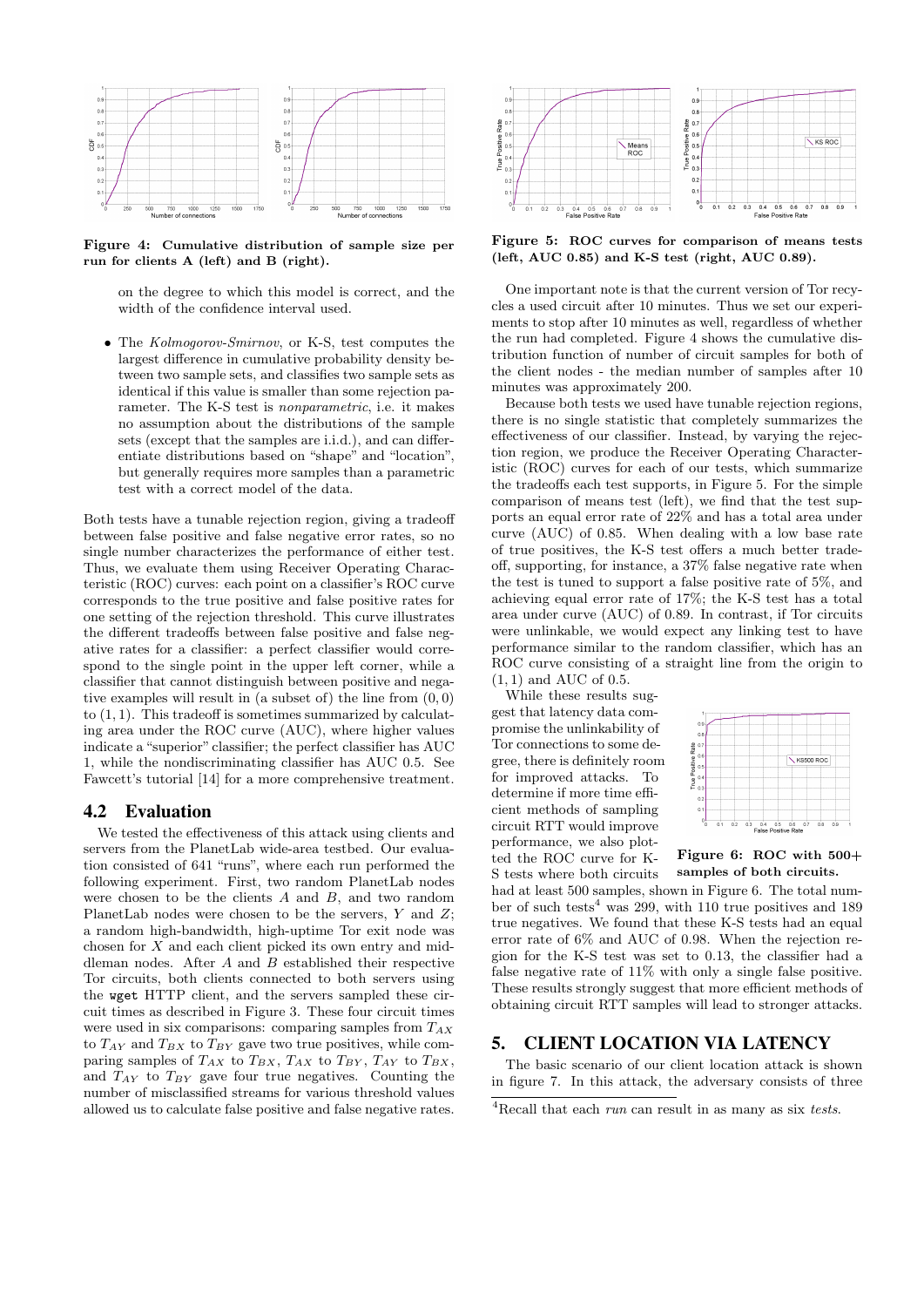

Figure 7: Client location: client V connects to malicious server A via circuit E-M-X; A determines E-M-X and connects to A via E-M-X.

logical entities,  $A_{\text{Server}}$ , a malicious web server;  $A_{\text{Client}}$ , a node posing as a Tor client; and  $A_{\text{Tor}}$ , a corrupted Tor server capable of carrying out the Murdoch-Danezis attack. The attack starts when the "victim" node V connects to  $A_{Server}$  over a Tor circuit consisting of nodes  $E, M$ , and  $X$ .  $A_{\text{Server}}$  and  $A<sub>Tor</sub>$  collude to carry out the Murdoch-Danezis clogging attack and learn the Tor nodes in the circuit  $E - M - X$ . Thereafter,  $A_{\text{Server}}$  and  $A_{\text{Client}}$  collude to gain information about  $V$ 's network location. The goal of the attack is, after several repetitions with different circuits, to identify  $V$ 's network location with increasing precision.

#### 5.1 Attack Description

The basic idea of our client location attack is to try to measure – using a Tor connection –  $T_{VE}$ , the RTT between the victim  $V$  and the Tor entry node,  $E$ . The attacker then estimates, for several candidate victim nodes C, the RTT  $T_{CE}$ . Candidates that lie outside the probable range for  $T_{VE}$ are discounted, and the attack is repeated. If the fraction of candidates in an iteration that are not discounted is c, then the information gain from that iteration is  $-\log_2 c$ . After several iterations, the list of remaining candidates should include only nodes with close network proximity to the victim. We now explain how we implement each step of this attack.

Measuring first hop latency. In section 4, we describe our technique for sampling the RTT of an entire Tor circuit,  $T_{VX}$ . Since  $T_{VX} = T_{VE} + T_E + T_{EM} + T_M + T_{MX} + T_X$ , the circuit time contains some information about  $T_{VE}$ , but does not directly measure the time of interest. In order to do this, we leverage the information gained in the Murdoch-Danezis attack: specifically, when  $V$  connects to  $A_{\text{Server}}$  via Tor, we assume that  $A_{\text{Server}}$  and  $A_{\text{Tor}}$  collude to discover the circuit nodes  $E - M - X$  that V uses for the connection. Initially, this attack will only reveal the nodes in the circuit rather than their order, but since any given client uses only three entry nodes, and as the server,  $A_{\text{Server}}$  knows which node is the exit node, after several iterations it will be easy to infer the circuit order; before such time, the attacker can carry out the attack under both possible orderings and then eliminate the incorrect data later.

Given this information,  $A_{\text{Client}}$  can open a connection to Aserver using the same circuit nodes  $E - M - X$ . We measure the RTT of these connections as well, obtaining several samples from both  $T_{VX}$  and  $T_{AX}$ . Using these samples as a basis for estimating the "true" circuit times  $T_{VX}$  and  $T_{AX}$ , along with knowing  $T_{AE}$ , the RTT between  $A_{Client}$  and  $E$ , allows us to estimate  $T_{VE}$  by  $T_{VX} - T_{AX} + T_{AE}$ . We found

that Tor circuit times carry enough noise, even with hundreds of samples, that the difference in mean measurements was not very reliable at predicting  $T_{VE}$ ; however, taking the difference in minimum measurements for each circuit was a fairly reliable estimate.

Estimating candidate RTTs. Once we have estimated the RTT from the victim to the Tor entry node  $E$ , the next step is to compare this measurement to the RTT between candidate nodes and  $E$ . If we control either the candidate or  $E$ , we could compute this directly via ping, but doing so would make it easy for us to determine the victim, and is outside the Tor threat model. Thus for the attack to work, we need a method to obtain (or at least estimate) the RTT between two hosts without the explicit cooperation of either. Our attack measures this quantity via network coordinates.

Network coordinate systems were originally introduced in the context of peer-to-peer networks, for predicting which hosts will provide better routing or download service. The basic idea behind such systems is for each node to measure its RTT to several other nodes; using these RTTs, the entire network is embedded into a coordinate space such that given the coordinates of two nodes it is possible to predict the RTT between them. A number of such systems exist [7, 8, 23, 28], using various coordinate systems and embedding algorithms. We chose to use the Vivaldi [8] embedding algorithm, with four-dimensional Euclidean coordinates, due mainly to ease of implementation. The primary disadvantage of using network coordinates is that in order to be accurate without the cooperation of the candidate nodes, several nodes must be used for the service; however, several freely accessible resources provide RTT measurements from a group of hosts to arbitrary Internet hosts, including ScriptRoute [35] and traceroute.org.

Several alternate possibilities exist for the implementation of this step, that we did not evaluate empirically. One example is the King technique [19], which measures the latency between hosts  $A$  and  $B$  by asking the name server responsible for A's reverse DNS entry to do a recursive lookup for  $B$ 's reverse DNS entry; Gummadi *et al.* [19] report that this technique has accuracy competitive with the GNP [28] network coordinate system and found that over 90% of name servers will carry out such recursive queries. Another possibility that we did not empirically evaluate is "asking" the entry node  $E$  to ping the candidate nodes by trying to extend a circuit from  $E$  to a service other than Tor running on a (node proximal to a) candidate node. If the attacker runs the same service on a corrupted node D and asks E to extend a circuit to  $D$  at the same time, then the time difference between error messages for the two requests should be a good estimator for the difference in RTT.

Eliminating candidates. Once we have estimated the true victim's RTT to E and the RTT between each of the candidate locations and E, we must decide for each candidate location whether it is consistent with the estimated  $T_{VE}$ . There is an inherent tradeoff in setting the threshold for what nodes to include: if too many candidates are included, the attack will take longer to complete, but if too few are included we could reject the true location of the victim due to noise in the estimated RTTs. Our approach is to construct an 85% confidence interval for  $T_{VE}$  (computed under the assumption that Tor circuit times are distributed according to an exponential distribution added to a mini-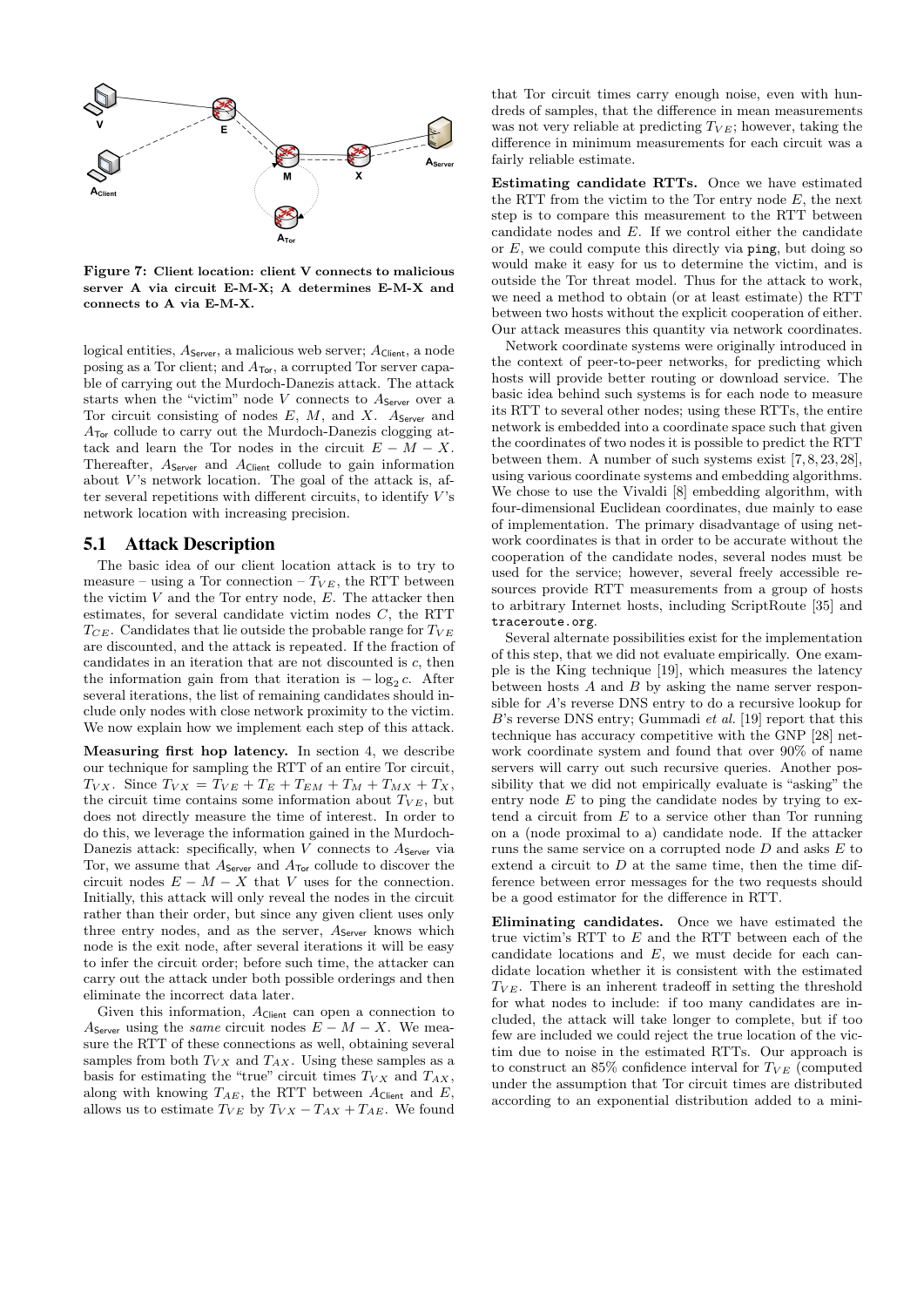|                     |                 | $AC$ lient     |
|---------------------|-----------------|----------------|
| Number of Runs      | 216             | 216            |
| Connections/Run     | 685             | 1022           |
| RTT Mean/Stdev (ms) | 5078.24/4305.96 | 3817.2/1933.38 |

Table 1: Basic run statistics

mum network latency) and "conditionally" reject candidate locations with estimated latencies outside of the confidence interval. Locations are only "conditionally" rejected in that we continue to consider these candidate locations in later runs, and finally compute the most likely locations as those that fall within the confidence interval most often. In our empirical evaluations, we know the true location and when it is conditionally rejected we consider the run to give us no information gain, so that we do not overstate the information gain per experiment.

#### 5.2 Evaluation

We measured the effectiveness of the client location attack (in terms of information gain per unit time) by performing an experiment on the PlanetLab wide-area testbed, during January and February 2007. The data collected from the experiment consisted of 216 runs. At the start of the experiment, two PlanetLab nodes were randomly chosen to play the roles of AServer and AClient as in Figure 7. For each run, a new victim node V was randomly selected from a set of about 100 North American PlanetLab nodes, and V and AClient both built identical Tor circuits using three nodes selected randomly from around 60 high-uptime and highbandwidth onion routers.  $V$  and  $A$ <sub>Client</sub> both attempted to download 1500  $1 \times 1$  images from  $A_{\text{Server}}$  over this circuit, with the experiment cut off after 10 minutes. Network coordinates were established by using 72 PlanetLab nodes to ping all other PlanetLab nodes (704 at the start of the experiment) and the entry node in the Tor circuit. As with the previous evaluation, AServer recorded all connections from the Tor exit node at the network level, and to simplify distinguishing between the attacker and victim streams, different ports were used by each<sup>5</sup>. At the conclusion of a run, the number N of PlanetLab nodes that were candidate client locations was computed, and the information gain was computed as 0 if the true client was not included, and  $\log_2(704/N)$  otherwise.

Basic statistics about the experimental results are shown in Table 1, and the cumulative distribution of information gain is shown in Figure 8. In terms of basic statistics, there is a large discrepancy in average connections per run between the victim and attacker circuits; we speculate that this is due to a lighter-than-average load on the PlanetLab host we chose for  $A_{\text{Client}}$ . In terms of information gain, the average number of bits obtained per run was 0.68, with a standard deviation of 0.86 and standard error 0.059. To assess whether the conditional information remains stable for additional runs, we also collected a set of 5 runs using a single client node  $V$ . Among these  $5$  runs, the average conditional information gain from a second run was 0.62 bits, with a standard error of 0.14. Translated to bits per unit time, the statistics suggest that we can recover  $4.08 \pm 0.702$ bits of client location per hour.



Figure 8: Cumulative distribution of information gain.



Figure 9: Expected bits per hour vs. 100-connection standard error threshold.

On closer examination of the data, we found that 100 out of the 216 runs yielded 0 bits of information about the client location. This includes the expected 30 runs in which the true client latency did not fall within the 85% confidence interval, but also 70 runs in which no candidate locations were eliminated. In these cases, the variability of the Tor circuit RTT was so high that every PlanetLab node's RTT to the entry node was within the confidence interval for  $T_{VE}$ . We hypothesized that it might be possible to detect early on that a run would be bad in this sense and discontinue the attack, dedicating the remaining time to a different client.

To test this, we looked at the correlation between standard error of a run after measuring the first 100 connections, which on average required less than 1 minute to collect, and after the run was completed. We found that standard error after 100 connections was an excellent predictor of ending standard error (coefficient 0.96, intercept −199.85, p-value 0.014). Thus, we can increase the bits per unit time obtained through our attack by setting a threshold value  $T$  such that, if the first 100 connections have standard error at least  $T$ , the attack is stopped with no output.

Setting the value of T requires optimizing a tradeoff between the probability of finding a good run (one where the standard error after 100 connections is less than  $T$ ) and the information gain from a good run. Low values of T will cause an attacker to abort early on too many runs, while high values of T will cause the attacker to waste time on too many useless runs. Figure 9 shows the tradeoff between the value of  $T$  and bits/hour for our data set. Although the exact tradeoff curve will likely differ somewhat based on the distribution of candidate-to-entry node RTTs, we found

 ${\rm ^5The}$  port numbers –  $5190$  for the victim and 6667 for the attacker – were chosen arbitrarily among those commonly allowed by Tor exit nodes.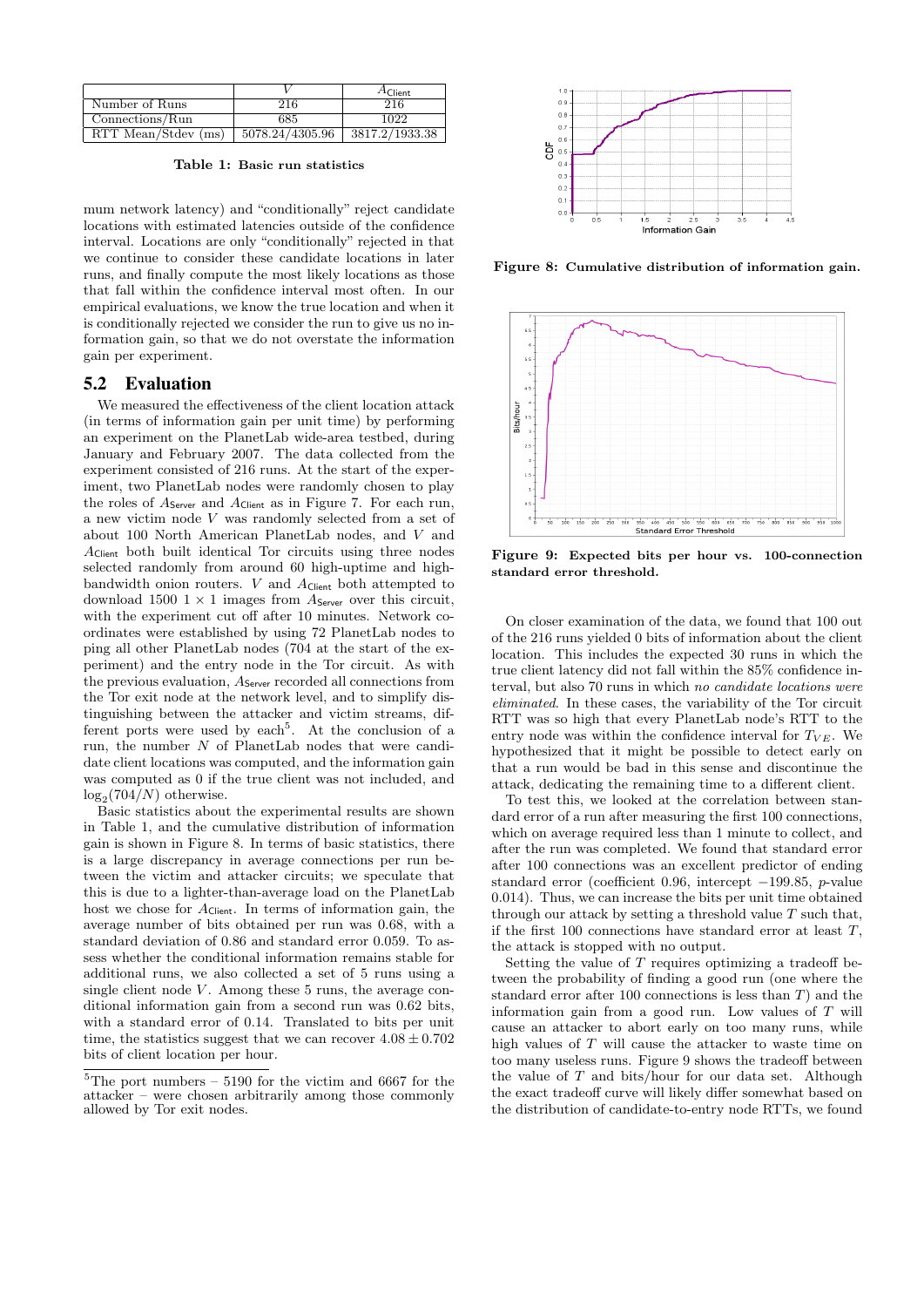that setting the "early abort" threshold to roughly 200ms provided the best tradeoff for our data set. Intuitively, this makes sense: trace-based measurement studies suggest that 70% of Internet connections have median RTTs less than 200ms, and 80% have median RTTs less than 400ms [2], so a circuit with such a high standard error will almost always yield less than  $-\log_2 0.8 = 0.3$  bits of information gain. In our measurements, 153 of 216 runs – about 70% – had a standard error greater than 200ms after the first 100 connections, and 115/216 runs (53%) had "early" standard error at least 400ms. Setting the threshold to this latter value yielded an estimated information rate of 6.25 bits per hour of work.

# 6. DISCUSSION

Limitations. There are several limitations in the attack as currently described. The most serious of these is the limited data on conditional information gain, that is, we cannot conclusively evaluate, from our data, how much additional information each run of an attack provides. This is due in part to limitations of our experimental method, which did not re-use clients; thus a "longitudinal" study is needed to more accurately assess conditional information gain. Another reason we could not accurately assess conditional information is due to the somewhat coarse-grained handling of information: our measure of information gain essentially always assumes a uniform distribution over "plausible" clients, so that repeated measurements in which a client is plausible but unlikely (for example, lies within two standard errors of our estimated RTT but not one) do not increase the information as measured by our experiment.

Another limitation is that our client location attack assumes that a user repeatedly accesses a server from the same network location. This assumption may sometimes be invalid in the short term due to route instability, or in the long term due to host mobility. It seems plausible that the attack can still be conducted when circuits originate from a small set of network locations, such as a user's home and office networks, but the attack would be of little use in case of more frequent changes in network location.

Other Applications and Extensions. We evaluated our attacks in the context of the Tor anonymity scheme, but we expect that they should be generalizable to other low-delay anonymity protocols. Indeed, we expect that single-hop proxy services will leak more information about the clientproxy RTT, allowing fairly precise linking attacks, although the strength of the client location attack will be somewhat diminished against services that have a single proxy server location. We also expect that peer-to-peer designs such as Crowds [31], MorphMix [32] and I2P [21], with lightlyloaded relays and multiple entry points, would yield cleaner RTT measurements, allowing the attacker to locate clients with higher precision. We are uncertain how the attacks presented here will interact with low-delay mix cascades such as AN.ON; in principle some network latency information should leak but we lack empirical data on the distribution of the noise in this scheme.

As we previously mentioned, we believe the speed and precision of our attacks can be increased by using a different measurement procedure when appropriate application-layer protocols are utilized. Examples of protocols that can be exploited to yield application layer acknowledgements include persistent HTTP [16], IRC [29], and SIP [33]. There is likewise still room for evaluation of alternative methods of implementing RTT oracles, and perhaps for a more sophisticated testing procedure that avoids the expense of querying the RTT oracle for every pair of Tor entry node and candidate location. Finally, it would be interesting to study the impact of various Tor parameters on our attacks, such as circuit lifetime, circuit length, and path selection.

Our attack may also be applicable to a recently proposed defense mechanism for hidden services, although it has not been tested. In particular, Øverlier and Syverson [30] have described an attack on Tor hidden services that exploits the ability to make many requests to a hidden service, so that eventually the hidden service connects to a malicious Tor router as the first hop. They recommend using a small set of trusted "entry guards" as first hops to prevent the attack. However, using essentially the same techniques, a malicious Tor node and hidden service client should be able to recognize when it is the second hop router, and obtain very precise estimates of the hidden server's RTT to each of its guard nodes. These estimates can be compared against candidate locations as in our client location attack, and if there are sufficiently few and widely spread candidates compared to the number of entry guards, it should be possible to locate the hidden server. Thus one layer of entry guards should not be considered sufficient to protect a hidden server's location.

Finally, several systems have recently been developed to geolocate an Internet client given its RTTs from a set of landmark nodes [18, 37]. In cases where candidate clients cannot be associated with IP addresses, it may be possible to apply these techniques to our attack, leaking information about the client's physical location.

Mitigation. There are a number of techniques and best practices that can reduce the attacker's probability of success in the client location attack. For example, onion routers can minimize the success probability of the Murdoch-Danezis attack by allocating a fixed amount of bandwidth to each circuit, independent of the current number of circuits, and doing "busy work" during idle time; this may be an undesirable tradeoff between anonymity and efficiency but will prevent the client location attack from succeeding. Outside of such considerations, Tor nodes can prevent being used as RTT oracles by refusing to extend circuits to nodes that are not listed in the directory; they can drop ICMP ECHO REQUEST packets in order to raise the cost of estimating their network coordinates; and if Tor node administrators have control over their DNS or reverse DNS hosts, they can ensure that recursive lookups from "outside" nodes are disabled. Tor clients and their network administrators can likewise drop ping packets and deny other attempts to learn their network coordinates to the necessary accuracy.

Both client location and circuit linking can be prevented by adding sufficient delays to make the RTT and timing characteristics of Tor servers independent of the underlying network topology; this can be accomplished by delaying the forwarding of data at the client. Alternatively, we can note that in our evaluation, about half of the circuits we sampled already had enough timing noise to essentially defeat the client location attack. Given the limited time period over which a Tor circuit is available for sampling, it may be an effective countermeasure for each node to introduce highvariance random delays in outgoing cells. Selecting delays from an identical distribution at each Tor node would also make the timing distributions from different circuits look more alike, possibly thwarting the circuit-linking attack.